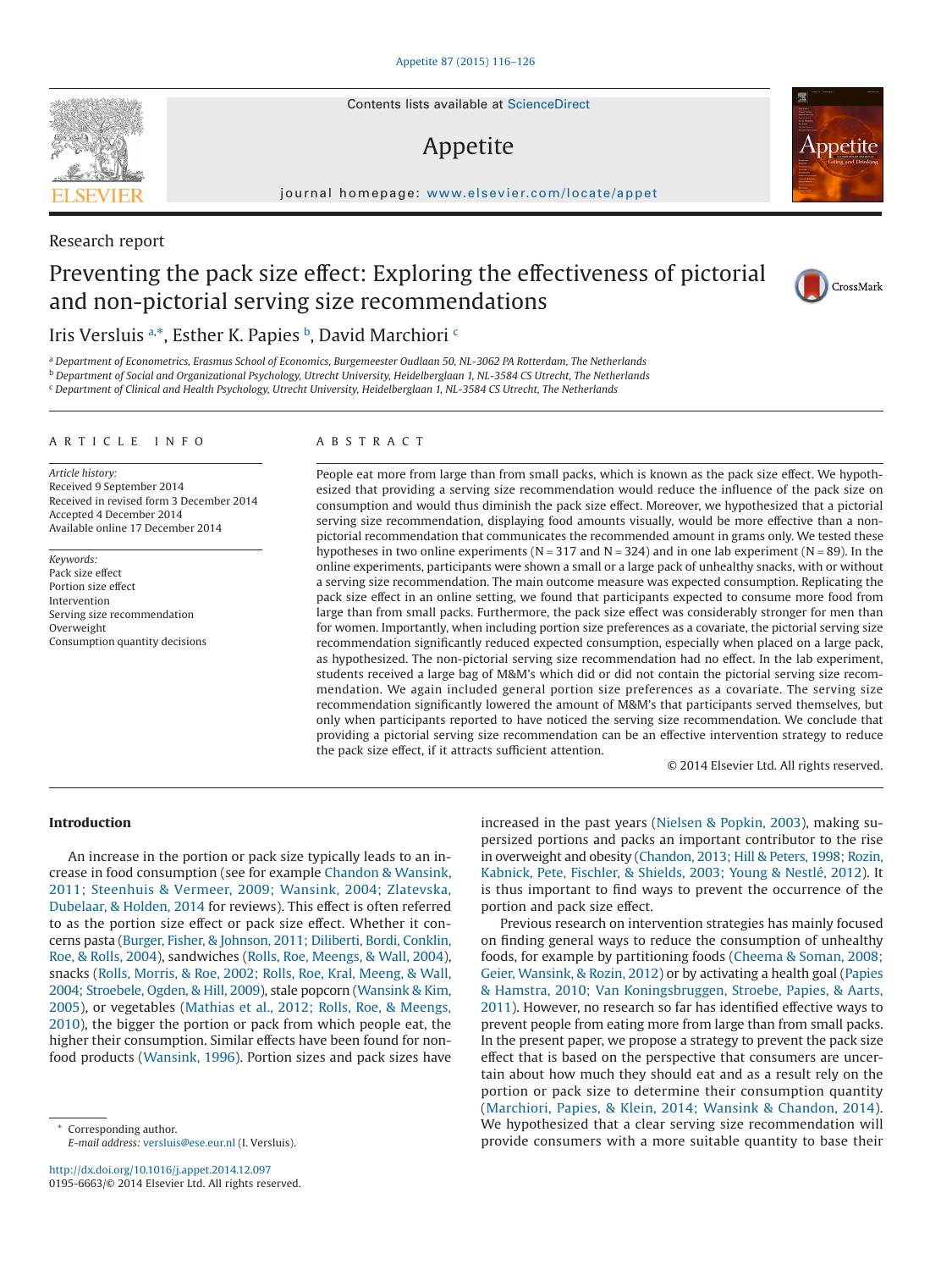consumption on, so that they will rely less on the pack size, and the pack size effect will be reduced.

#### **The portion and pack size effect**

People rely strongly on external cues in their environment when they determine how much they should eat [\(Cohen & Farley, 2008;](#page-9-4) [Herman & Polivy, 2005; Robinson, Thomas, Aveyard, & Higgs, 2014;](#page-9-4) [Wansink, 2010\)](#page-9-4). One of the most easy and accessible cues to rely on is the size of the portion or pack from which one is eating. As a result, consumers eat more when provided with a large portion or pack of food than when provided with a more modest serving [\(Fisher](#page-10-8) [& Kral, 2008; Raynor & Wing, 2007; Rolls et al., 2002; Rolls, Roe, &](#page-10-8) [Meengs, 2007; Wansink, 1996\)](#page-10-8). Recent studies, which have tried to prevent this effect by drawing attention to internal signals to stop consumption, have mainly confirmed the strength of this portion size effect [\(Cavanagh, Vartanian, Herman, & Polivy, 2014; Marchiori](#page-9-5) [& Papies, 2014\)](#page-9-5).

A possible explanation for this effect is that the size of the portion or pack signals to the consumer how much is appropriate to eat [\(Rolls](#page-10-1) [et al., 2002; Wansink & Chandon, 2014\)](#page-10-1). In other words, portion and pack sizes act as consumption norms. [Marchiori et al. \(2014\)](#page-10-7) suggested that portion and pack sizes are used as anchor quantities, such that consumers take the size of the portion or pack as a reference amount. Although they may then adjust their consumption somewhat from this reference amount, this adjustment is typically insufficient [\(Epley & Gilovich, 2001; Tversky & Kahneman, 1974\)](#page-10-9), so that the larger the pack becomes, the larger the consumption amount will be. To prevent this reliance on the pack size, we propose to provide consumers with a more suitable quantity on which they can base their consumption. More specifically, we suggest providing consumers with a serving size recommendation that clearly visualizes how much they are advised to eat. We reason that if this serving size recommendation is available, consumers may use this as a reference amount to base their consumption on, and rely less on the size of the pack. As a result the pack size effect will be smaller, or even absent. We thus predict that a serving size recommendation that is smaller than the pack will reduce consumption, and that it will be particularly effective on large packs, as these typically lead to high consumption.

We furthermore suggest that a serving size recommendation will most likely be used in the consumption decision if it is presented with a picture. Earlier research has suggested that people typically represent the portions they eat visually [\(Wilkinson et al., 2012\)](#page-10-10) or in easily countable units [\(Geier, Rozin, & Doros, 2006; Marchiori,](#page-10-11) [Waroquier, & Klein, 2011\)](#page-10-11). Similarly, people often have difficulty understanding serving size recommendations in grams [\(Faulkner et al.,](#page-10-12) [2012\)](#page-10-12). In other words, a serving size recommendation might be most effective if it is presented in the way in which food portions are typically and easily processed, which is why a pictorial serving size recommendation might be more effective than numerical information.

#### **The current research**

We investigated to what extent a serving size recommendation on a snack package can diminish the pack size effect. We conducted two experiments in an online setting and one experiment in a lab setting.

In the online experiments participants indicated how much of a snack food they would consume. Snack foods were presented either in large or small packs, and the packs did or did not include a serving size recommendation. In Experiment 1, we varied the pack size of a chocolate bar (either small or large) and the presence or absence of a pictorial serving size recommendation. In Experiment 2, we extended this design to include other snack foods (i.e., M&M's, savory

crackers, cocktail nuts). We furthermore compared the effectiveness of the pictorial serving size recommendation to a nonpictorial serving size recommendation that only presented the recommended amount in grams.

Finally, in Experiment 3, students served themselves from a large bag of M&M's that either did or did not contain the serving size recommendation, and we measured both the amount served and the amount consumed.

#### **Experiment 1**

## *Methods*

#### *Design*

The experiment had a 2 (pack size: large vs. small)  $\times$  2 (pictorial serving size recommendation: present vs. absent) betweenparticipants design, and participants were randomly assigned to conditions.

#### *Participants*

The sample consisted of members of the general Dutch population between 18 and 65 years old. Participants who indicated that they never eat milk chocolate or indicated that they would eat zero pieces of the presented chocolate bar, were told that they did not belong to the target group of the study and hence could not continue. This led to an initial sample of 362 participants. We removed 27 participants because they did not finish the survey and another 17 because of poor data quality. Data quality was defined to be poor when participants answered the survey in less than 4 minutes (the average time needed to fill in the questionnaire was 12 minutes (*SD* = 8)), or when they gave the same answer to at least 21 of the 22 *agree*/*disagree* and *true*/*false* statements. Finally, 1 participant was removed because she indicated to strongly dislike both milk chocolate and the brand of chocolate used in this study. This led to a final sample of 317 participants, of which 159 were female. Their mean age was 44 (*SD* = 12) years.

#### *Procedure*

Participants were recruited by panel agency GMI, who also provided them with a small monetary compensation for participation. During recruitment, the study was announced as a consumer market research study. The questionnaire was administered in Dutch. After some introductory questions about age, gender and consumption frequency of milk chocolate, participants were presented with the chocolate eating scenario that we used for our experimental manipulation and to assess expected consumption. Participants were presented with the picture of the chocolate bar and the following scenario: "Imagine that it is afternoon and you feel like eating something tasty. You decide to unwrap the chocolate bar shown below. The total weight of the bar is 75 gr (180 gr). How many pieces of chocolate do you think you will eat?" Participants then typed the number of chocolate pieces in an input box to indicate their expected consumption. To clarify what we meant by a piece of chocolate, we displayed a picture of one chocolate piece next to the input box (see Web appendix A for a screenshot). Participants then completed a number of additional questionnaires. Finally, participants were debriefed by means of a short text, and had the opportunity to write down any comments they might have.

#### *Materials*

In the critical scenario, we presented participants with a picture of the chocolate bar. The screen showed either a small (75 gr, 14 pieces) or a large (180 gr, 30 pieces) plain milk chocolate bar of the Dutch brand Verkade. The bars were shown in their actual size, and a standard pen was shown below the package as a size reference. In the serving size recommendation condition, the serving size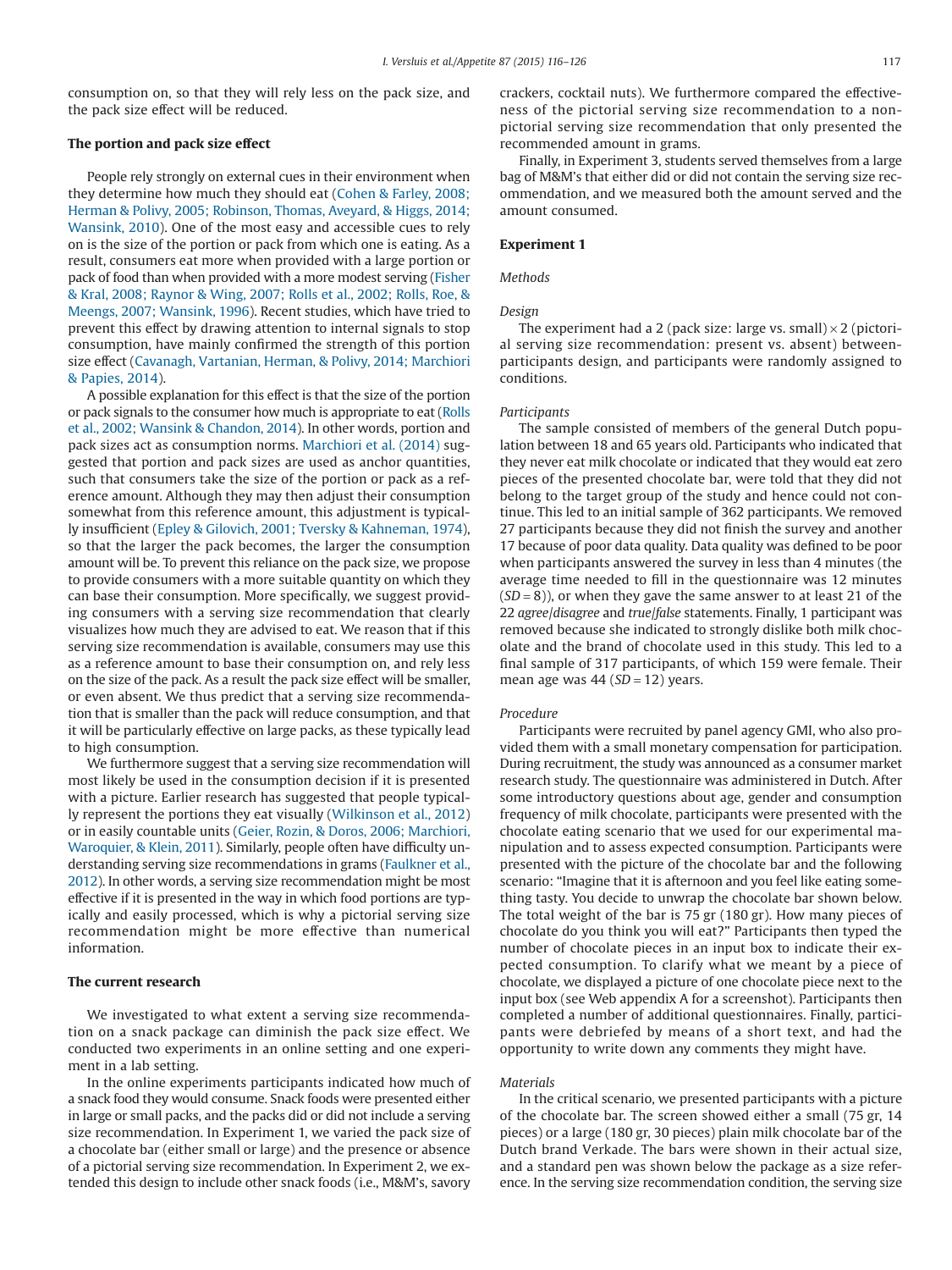recommendation sticker was shown on the front of the pack. It included a picture of four pieces of chocolate and the text: "recommended serving: 4 pieces". The sticker had a white background and a pink border that matched the package. We chose the serving size to be somewhat lower than the average amount of chocolate consumed per consumption occasion in The Netherlands [\(Dutch](#page-9-6) [National Food Consumption Survey, 2007–2010\)](#page-9-6). The recommended serving size of four pieces equals about 23 grams. See Web appendix A for an overview of the pictures used.

#### *Other measures*

The measures that are included in the subsequent analyses are listed here. For all other measures please refer to Web appendix 1. We asked participants in the serving size recommendation condition if they remembered the amount stated on the recommended serving and if yes, if they could specify how much it was (in number of pieces). We asked participants in the control condition what size they would suggest as an appropriate recommended serving size. Next, all participants were asked to evaluate the size of the recommended serving of 4 pieces (1 = *way too little* to 7 = *way too much*). Then, they completed the dietary restraint subscale of the Three Factor Eating questionnaire [\(Stunkard & Messick, 1985;](#page-10-13)  $\alpha = 0.86$ ). We also asked if participants were currently trying to lose weight (*yes* or *no*). We then included three items to assess perceived self-regulatory success [\(Fishbach, Friedman, & Kruglanski, 2003;](#page-10-14)  $\alpha$  = 0.81). We measured the tendency to eat the whole package on a 7-point scale (1 = *strongly agree* to 7 = *strongly disagree*) using the following statements: "When I open a package with candy or salty snacks, I usually empty the whole package, regardless of its size"; "It is easy for me to close a package from which I have been eating, so I can save some food for a later time (recoded)"; "I almost never eat the whole contents of a package (recoded)" ( $\alpha$  = 0.73). Next, we assessed frequency of snacking in the afternoon (*0*–*7* days a week). Then, the frequency of consuming milk chocolate was measured (*multiple times a day; once a day; multiple times a week; once a week; 1–3 times per month; once a month; less than once a month; never)*. We then assessed liking of Verkade chocolate (the brand used here) and of milk chocolate in general (1 = *do not like it at all* to 7 = *like it very much*). We assessed current hunger by two statements ("How hungry are you at this moment"; "How much could you eat right now"; α = 0.81) using a 7-point scale (1 = *not hungry at all* to 7 = *very hungry*; 1 = *nothing at all* to 7 = *a lot*). Finally, participants provided their weight and height. The other demographic questions included education, household income and living situation.

There were no significant differences across the four experimental conditions with regard to gender, age, BMI, living situation, education and household income (all *p*s > 0.4). Participants in the four conditions also did not differ with respect to hunger, dietary restraint, consumption frequency of milk chocolate, liking of milk chocolate or Verkade chocolate, current dieting behavior, perceived self-regulatory success, tendency to eat the whole pack and frequency of snacking in the afternoon (all *p*s > 0.05). The evaluation of the size of the recommended serving differed between conditions, as indicated by a main effect of the presence of the serving size recommendation,  $F(1, 313) = 4.04$ ,  $p = 0.05$ ,  $\eta_p^2 = 0.01$ , and an interaction between the pack size and serving size recommendation,  $F(1, 313) = 4.22$ ,  $p = 0.04$ ,  $\eta_p^2 = 0.01$ . Simple main effects showed that in the condition without the serving size recommendation, the size of the recommended serving was evaluated as significantly more appropriate in the small pack condition (*M* = 3.92, *SD* = 1.09) than in the large pack condition (*M* = 3.46, *SD* = 1.31), *F*(1,  $(313) = 5.43$ ,  $p = 0.02$ ,  $\eta_p^2 = 0.02$ . In the condition with the serving size recommendation, the evaluation of the size of the recommended serving was similar in both pack size conditions. In other words, participants in the no serving size recommendation condition were more positive about the appropriateness of the size when they had

just seen a small pack than when they had just seen a large pack. The evaluation of the recommended serving size was included as a covariate in two of the analyses reported below.

#### *Results*

#### *Expected chocolate consumption*

The number of chocolate pieces that participants expected to consume varied between 1 and 30 for the small bar (*M* = 7.24, *SD* = 4.39) and between 1 and 36 for the large bar (*M* = 9.30, *SD* = 7.23). We transformed expected consumption from pieces to grams.

A  $2 \times 2$  ANOVA with pack size and the presence of the serving size recommendation as factors revealed a main effect of pack size, *F*(1, 313) = 9.27, *p* < 0.01,  $\eta_p^2$  = 0.03, such that mean expected consumption in grams from the small bar  $(M = 39.86, SD = 24.17)$  was significantly lower than mean expected consumption from the large bar ( $M = 51.16$ ,  $SD = 39.78$ ). This indicates that the predicted pack size effect occurred.

The main effect of the serving size recommendation approached significance,  $F(1, 313) = 2.60$ ,  $p = 0.11$ ,  $\eta_p^2 = 0.01$ , with mean consumption somewhat lower when a serving size recommendation was shown (*M* = 42.49, *SD* = 31.48) compared to when no serving size recommendation was shown  $(M = 48.62, SD = 35.00)$ . Contrary to our hypothesis, the interaction between pack size and serving size recommendation was not significant,  $F(1, 313) = 0.73$ ,  $p = 0.39$ .

We then explored the potential role of pre-existing portion size preferences by including the evaluation of the recommended serving size as a covariate. The ANCOVA showed that this variable indeed had a strong effect on expected consumption, *F*(1, 312) = 79.86,  $p < 0.01$ ,  $\eta_{\text{\tiny{p}}}^2$ =0.20. Participants who felt that the recommended serving size was too small indicated that they would eat much more chocolate than those who felt that the recommended serving size was too large. Including this covariate thus controlled for participants' general notions of what an appropriate portion size of chocolate is. When controlling for the evaluation of the size of the recommended serving, both the main effect of pack size, *F*(1,  $312$ ) = 7.64,  $p = 0.01$ ,  $\eta_p^2 = 0.02$  and the main effect of the serving size recommendation were highly significant,  $F(1, 312) = 7.84$ ,  $p = 0.01$ ,  $\eta_{\rm p}^2$ =0.02 . Expected consumption was significantly lower in the serving size recommendation condition than in the control condition. Again, the interaction between pack size and serving size recommendation was not significant,  $F(1,312) = 0.01$ ,  $p = 0.94$ . [Fig. 1](#page-3-0) illustrates the effectiveness of the serving size recommendation across the different conditions.

The effect of the serving size recommendation was not moderated by hunger, liking of the chocolate, dietary restraint, perceived self-regulatory success, tendency to eat the whole pack, BMI, and gender (all *p*s > 0.14), which we tested in a series of regression analyses in the General Linear Model in SPSS (Version 22).

#### *Moderating role of gender on the pack size effect*

We additionally explored if in this study, as in previous studies, women showed a smaller pack size effect than men [\(Rolls et al., 2004;](#page-10-15) [Rolls, Roe, & Meengs, 2006; Rolls et al., 2004\)](#page-10-15). An ANCOVA with pack size, serving size recommendation and gender as factors, and evaluation of the size of the recommended serving as covariate, showed that gender had a significant main effect on consumption, *F*(1,  $(310) = 14.35, p < 0.01, \eta_{\rm p}^2 = 0.04$ , such that men (*M* = 53.19, *SD* = 39.28) consumed more than women (*M* = 37.91, *SD* = 23.99). In line with earlier findings, gender also interacted significantly with pack size,  $F(1, 310) = 7.22$ ,  $p = 0.01$ ,  $\eta_p^2 = 0.02$ , such that the pack size effect was only significant for men,  $F(1, 310) = 15.54$ ,  $p < 0.01$ ,  $\eta_p^2 = 0.05$ , and not for women, *F*(1, 310) = 0.03, *p* = 0.87.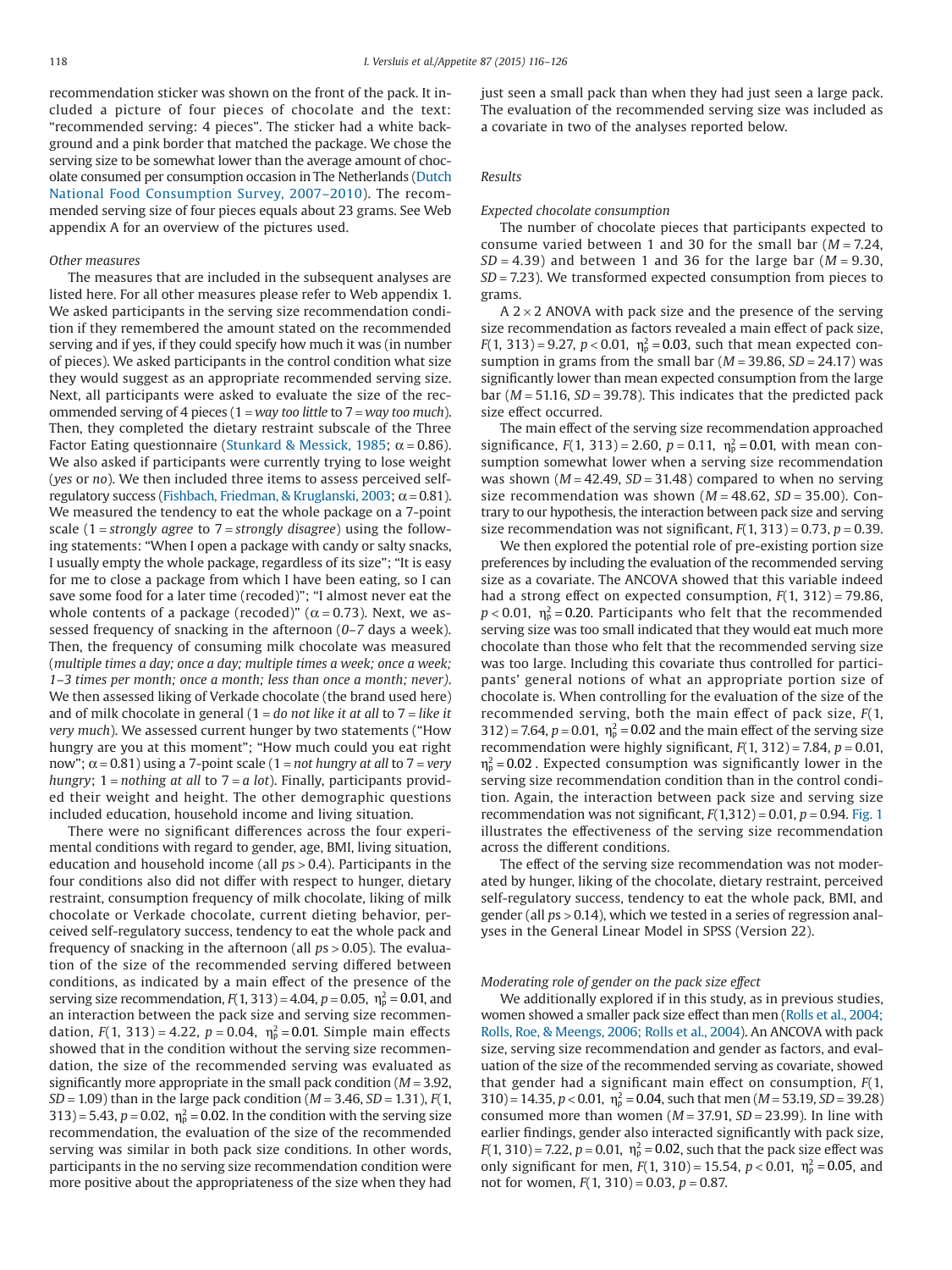<span id="page-3-0"></span>

**Fig. 1.** Mean expected chocolate consumption in grams, when controlling for the evaluation of the size of the recommended serving.

#### *Remembering the magnitude of the recommended serving*

We assessed whether participants recalled the exact amount stated on the serving size recommendation. Of the participants in the serving size recommendation condition, the majority (81%) remembered the correct amount. We furthermore examined if participants felt that the size of the recommended serving of 4 chocolate pieces was appropriate. On a 7-point scale ranging from *way too little* to *way too much*, the recommended serving size scored *M* = 3.55 (*SD* = 1.25), suggesting that participants found it appropriate.

#### *Discussion*

This experiment provided a first test of the effect of a pictorial serving size recommendation on expected chocolate consumption, in an online setting. Our results showed a clear pack size effect, with participants expecting to consume about 10 grams (56 kcal) more from the large chocolate bar than from the small chocolate bar. In line with previous findings, we also found that the pack size effect only occurred for men, and was actually negligible for women [\(Rolls et al., 2004, 2006\)](#page-10-15). These findings suggest that an online setting, using expected consumption scenarios rather than measuring actual consumption, can be used to study the psychological mechanisms leading to the pack size effect.

We further found that when controlling for the evaluation of the size of the recommended serving, the pictorial serving size recommendation significantly lowered expected consumption, by approximately 9 grams of chocolate (50 kcal). Contrary to our hypothesis, however, the serving size recommendation decreased expected consumption equally for the small and for the large pack. Thus, although the serving size recommendation had beneficial effects, it did not prevent the pack size effect.

In Experiment 2, we attempted to replicate and extend our findings to other snacks, including non-countable snack foods. Including several snacks might increase the power of our experiment and thus provide a stronger test of the effectiveness of the serving size recommendation. In addition, Experiment 2 was designed to also test the effectiveness of a non-pictorial serving size recommendation, which merely communicates the recommended amount in grams and without a picture. Consumers need to be able to incorporate the serving size information in their consumption quantity decision, and they might find this more difficult when the serving size recommendation is conveyed in grams only [\(Faulkner et al., 2012\)](#page-10-12). Therefore, we hypothesized that only the pictorial serving size recommendation would reduce expected consumption and possibly reduce the pack size effect.

# **Experiment 2**

This experiment included four snack foods: chocolate, peanut M&M's, TUC savory crackers, and cocktail nuts (peanuts in a crispy coating; Dutch: *borrelnootjes*). The foods thus varied in whether they are sweet or savory, and in the extent to which they are easily countable. The experiment was again conducted online.

#### *Methods*

#### *Design*

The experiment had a 2 (pack size: large vs. small)  $\times$  3 (serving size recommendation: pictorial vs. non-pictorial vs. absent) betweenparticipants design, and participants were randomly assigned to conditions.

#### *Participants*

The sample consisted of members of the general Dutch population between 18 and 55 years old. Participants who had never eaten one or more of the snacks in the survey were told that they did not belong to the target group of the study and hence could not continue. This led to an initial sample of 372 participants. We removed 31 participants because they did not finish the survey and another 15 because of poor data quality. The criteria for poor data quality were the same as in Experiment 1, except that we now set the minimum completion time at 5 minutes (the average time needed to fill in the questionnaire was 14 minutes  $(SD = 9)$ ). Finally, two extreme responses (an expected consumption of 50 hands of M&M's and 60 TUC crackers, both 5 SD from the mean consumption in the large pack condition), were excluded as outliers. This led to a final sample of 324 participants, of which 154 were female. Their mean age was 38 (*SD* = 11) years.

#### *Procedure*

The same procedure was followed as in Experiment 1. Participants were again recruited by panel agency GMI, who also provided them with a small monetary compensation for participation. Instead of answering the expected consumption question for only chocolate, participants now answered this question for all four snack foods. The order in which the four snacks were presented was randomized. As in Experiment 1, expected consumption of chocolate was measured in pieces. Expected consumption of the TUC crackers was measured in number of crackers. For the M&M's and cocktail peanuts, expected consumption was measured in "hands". For these foods, the screen showed a hand holding respectively 7 M&M's (about 15 gr) and 15 cocktail peanuts (about 12 gr). Participants indicated how many of these "hands" they expected to eat (see Web appendix B for a screenshot). An important difference with Experiment 1 was that we also included an "I would eat the whole pack" option. Before conducting Experiment 2, we conducted a small pilot study among university staff ( $N = 34$ ) to determine how we could best assess expected consumption for the non-countable foods, such as M&M's and nuts. Both in Experiment 1 and in this pilot study for Experiment 2, we noticed that many participants indicated an amount that was close to eating the whole pack. Furthermore, pilot participants often commented that they wanted to eat the whole pack but were not sure how to indicate this. To make it possible for participants to indicate this choice, we therefore included an "I would eat the whole pack" answer option. This answer option was shown as a box that participants could check, and was located below the answer field where participants could fill in their expected consumption amount in pieces or hands. Some participants filled in their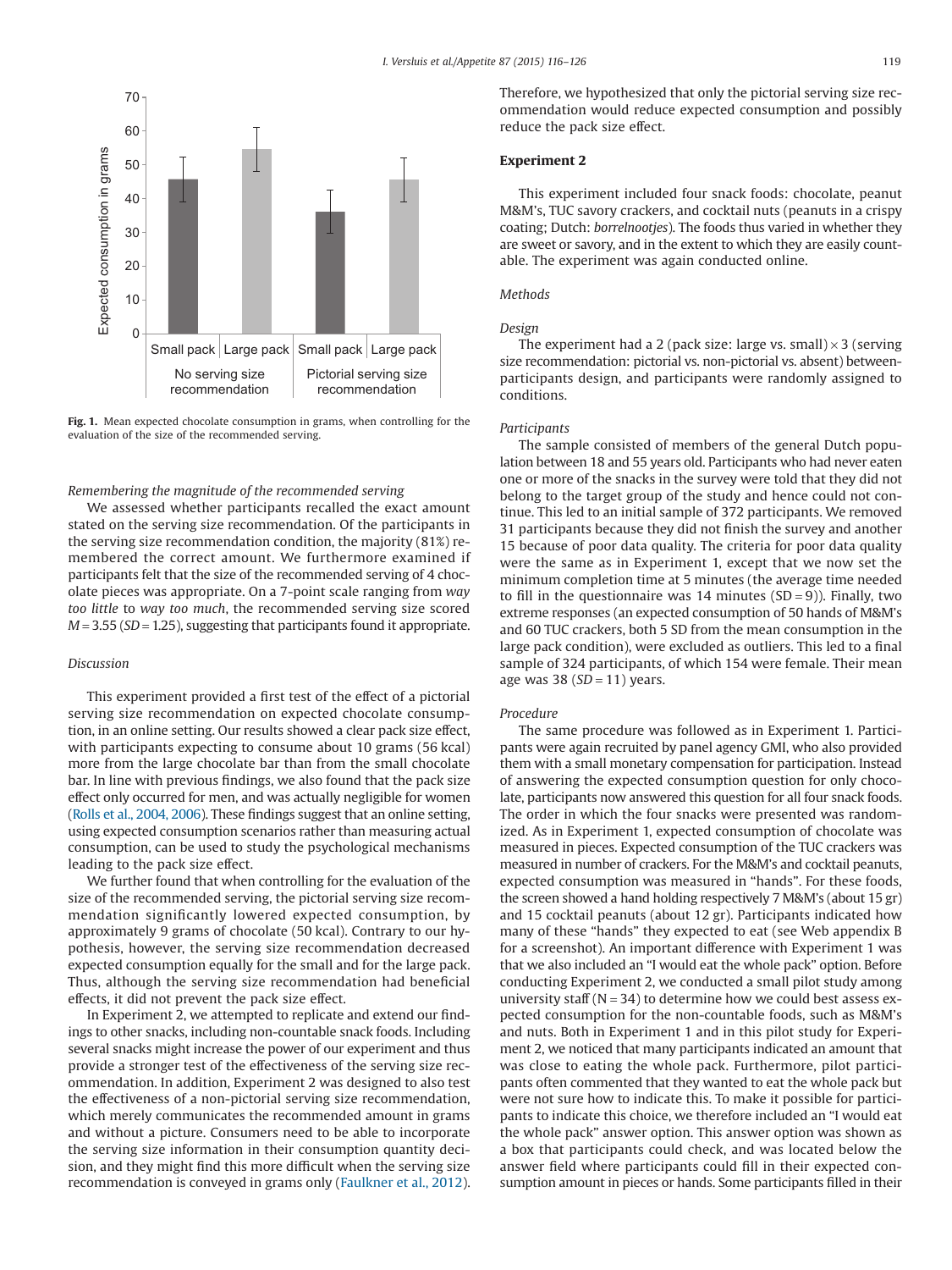expected consumption in pieces or hands and also ticked the "I would eat the whole pack" option. In this case we assumed that participants wanted to eat the whole pack, since these participants' numerical responses were also very close to eating the whole pack/ or they expected to eat whole pack for the other snacks.

Participants then completed a number of additional questionnaires. Finally, they were debriefed by means of a short text, and had the opportunity to write down any comments they might have.

#### *Materials*

The pictures used for the chocolate bar were the same as in Experiment 1. For the M&M's, we used the Dutch "Maxi" bag to represent a large pack (400 gr), and an American portion bag to represent a smaller pack (165 gr). The TUC crackers were only available in one pack size. We therefore manipulated the image of a 100 gr pack to resemble a small 60 gr pack and a large 120 gr pack using Jasc Paint Shop Pro (Version 7, Jasc Software, Inc.). We used a similar procedure for the bag of cocktail nuts and thus visually created a 300 gr and a 125 gr bag (see Web appendix 2 for example pictures). In case a nutrition panel was visible on front of the pack, this was removed. In all pictures, the pack was held by a hand which served as a size reference to judge the actual size of the pack.

The design of the pictorial serving size recommendation sticker was similar to Experiment 1. For chocolate, we again included a picture of four pieces of chocolate. For the TUC crackers, four crackers were shown. For M&M's and cocktail nuts, the recommended serving of 30 grams was displayed with the corresponding food amount lying on a hand. The non-pictorial serving size recommendation sticker only said: "recommended serving: XX grams" (see Table 1) and did not include a picture of the foods. As in Experiment 1, we set the recommended serving for each snack somewhat lower than the average consumption amount per consumption occasion in The Netherlands [\(Dutch National Food Consumption Survey,](#page-9-6) [2007–2010\)](#page-9-6). Table 1 gives an overview of the snacks, the pack sizes, the size of the recommended servings, and how we measured expected consumption for each snack. See Web appendix B for example pictures.

#### *Other measures*

The measures that are included in the subsequent analyses are listed here. For all other measures, please refer to Web appendix 3. In case the same question was asked for all four snack foods, the order in which the foods were presented per question was always randomized.

We first asked all participants to indicate what they thought the optimal recommended serving size would be for each of the four snacks. Next, we asked participants in both serving size recommendation conditions if they remembered the size of the recommended serving for each of the four foods, and if yes, we asked them to indicate what the size was. As a manipulation check, we assessed how participants perceived the size of the packs (1 = *very small* to 7 = *very large*). We also asked how realistic participants thought the packs looked (1 = *not realistic at all* to 7 = *very realistic*). We next included a number of the same measures as in Experiment 1: the evaluation of the size of the recommended

serving, dietary restraint ( $\alpha$  = 0.87), currently trying to lose weight, perceived self-regulatory success ( $\alpha$  = 0.78), tendency to eat the whole pack ( $\alpha$  = 0.81), frequency of snacking in the afternoon, consumption frequency of the snacks, liking of the snacks, hunger  $(\alpha = 0.87)$ , weight, height, living situation and education.

There were no significant differences across the six experimental conditions with regard to gender, age, BMI, living situation and education (all *ps* > 0.18). Participants in the six conditions also did not differ with respect to hunger, dietary restraint, consumption frequency of the snacks, liking of the snacks, current dieting behavior, perceived self-regulatory success, tendency to eat the whole pack, frequency of snacking in the afternoon, and evaluation of the size of the recommended serving (all *ps* > 0.07).

#### *Manipulation check*

For all snacks, the size of the pack was perceived to be significantly bigger in the large pack condition than in the small pack condition,  $t(322)$  > 3.09 and  $p < 0.01$  for all snacks. Participants also found the packs to look realistic,  $M = 5.41$  ( $SD = 1.03$ ).

#### *Results*

#### *Expected consumption*

In a  $2 \times 3$  ANOVA, we tested whether the pack size and serving size recommendation affected the average expected consumption of the four snack foods. In case a participant had indicated to eat the whole pack, we used the contents of the whole pack in grams as their expected consumption.

This ANOVA revealed a significant main effect of pack size, *F*(1,  $318$  = 13.81,  $p < 0.01$ ,  $\eta_p^2 = 0.04$ , such that expected consumption from the small packs  $(M = 59.10, SD = 31.86)$  was smaller than from the large packs  $(M = 80.74, SD = 65.87)$ . This is again strongly consistent with earlier findings and Experiment 1. The serving size recommendation did not have a significant main effect, *F*(2,  $318$  = 1.72,  $p = 0.18$ , with expected consumption in the no recommendation, non-pictorial recommendation, and pictorial recommendation conditions being *M* = 75.48 (*SD* = 61.16), *M* = 72.52 (*SD* = 52.85), and *M* = 62.35 (*SD* = 43.12), respectively. Thus, although these means were in the expected direction, the main effect of the serving size manipulation did not reach significance. The interaction between pack size and serving size recommendation was not significant, *F*(2, 318) = 1.32, *p* = 0.27.

As in Experiment 1, we then added the evaluation of the recommended serving size as a covariate. This variable again had a strong main effect on expected consumption, *F*(1, 317) = 20.59,  $p < 0.01$ ,  $\eta_{\rm p}^2 = 0.06$ . As in Experiment 1, participants who felt the recommended serving was too little consumed significantly more than those who felt it was too much. However, including this covariate did not change the other findings: the main effect of pack size was again significant,  $F(1, 317) = 17.96$ ,  $p < 0.01$ ,  $\eta_p^2 = 0.05$ , while the main effect of the serving size recommendation,  $F(2, 317) = 1.26$ ,  $p = 0.29$ , and the interaction,  $F(2, 317) = 1.40$ ,  $p = 0.25$ , were not significant.

A variable that could also have a significant influence on expected consumption is the tendency to eat the whole pack. It is likely that participants who scored high on the statements regarding the

**Table 1**

Pack size, recommended serving size, and measurement of expected consumption of the four snack foods in Experiment 2.

| Food           | Size small/large pack | Size of recommended<br>serving | Measurement<br>unit for expected<br>consumption (DV) |
|----------------|-----------------------|--------------------------------|------------------------------------------------------|
| Milk chocolate | 75 gr/180 gr          | 4 pieces (20 gr)               | Pieces                                               |
| Peanut M&M's   | 165 gr/400 gr         | 30 <sub>gr</sub>               | Hands                                                |
| TUC crackers   | 60 gr/120 gr          | 4 crackers (15 gr)             | Crackers                                             |
| Cocktail nuts  | 125 gr/300 gr         | 30 <sub>gr</sub>               | Hands                                                |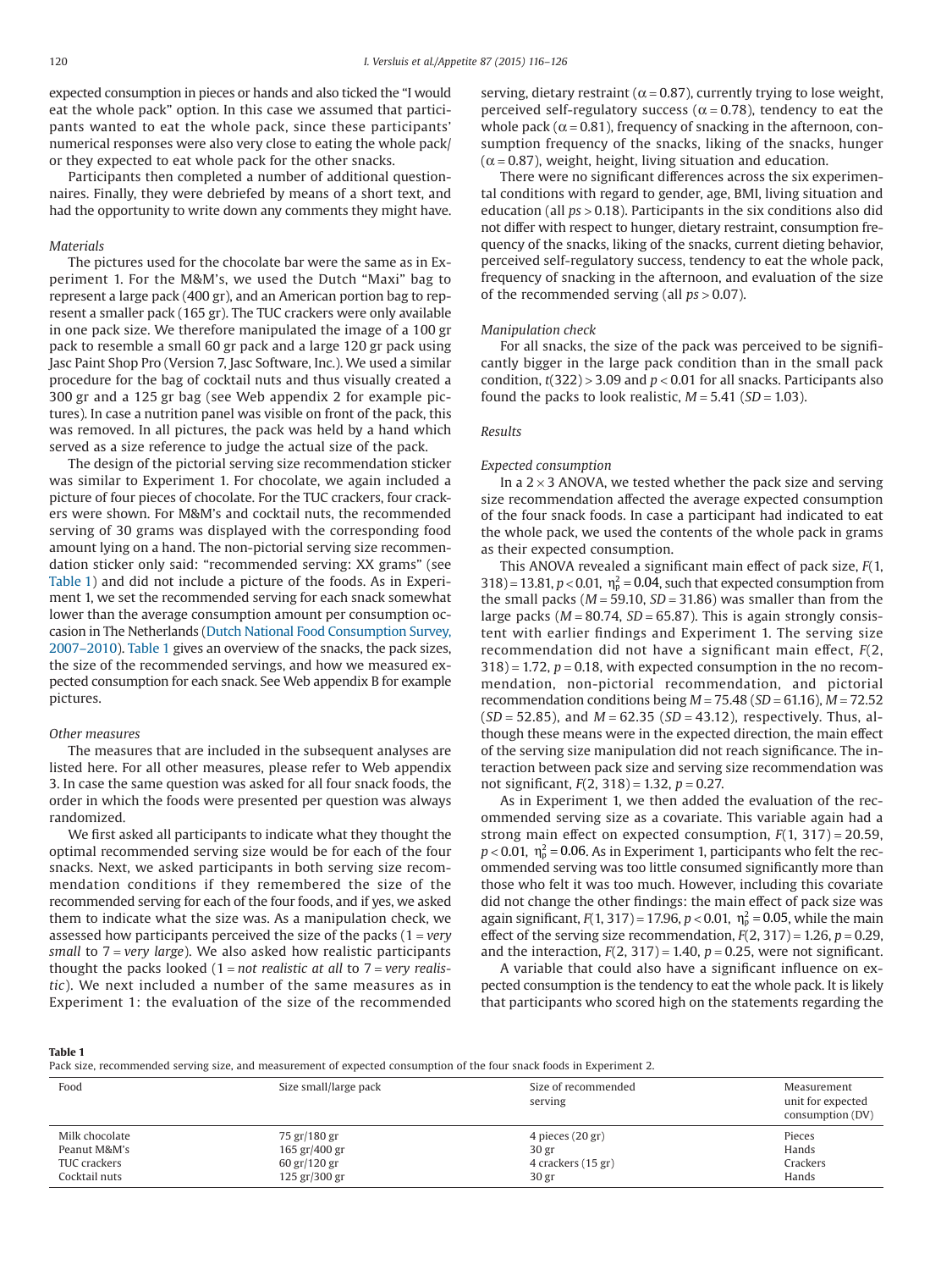tendency to keep eating until the pack is empty, checked the "I would eat the whole pack" answer option, thus significantly increasing their consumption over that of others. Indeed, participants who indicated for at least one snack that they would eat the whole pack  $(N = 148)$  had an average consumption of  $M = 106.44$  grams (*SD* = 57.04), while participants who did not indicate this for any of the snacks ( $N = 178$ ) had an average consumption of only  $M = 40.21$ grams (*SD* = 21.64), *t*(179.23) = 13.27, *p* < 0.01. The provision of the "I would eat the whole pack" option thus significantly increased the variance in the data. Therefore, we explored the effects of including the tendency to eat the whole pack as an additional covariate. Indeed, an ANCOVA showed that the covariates "evaluation of the recommended serving size" and "tendency to eat the whole pack" had a significant main effect on expected consumption, *F*(1,  $316$  = 10.47,  $p < 0.01$ ,  $\eta_p^2 = 0.03$ , and  $F(1, 316) = 108.45$ ,  $p < 0.01$ ,  $\eta_{\rm p}^2$ =0.26 , respectively. The main effect of pack size was significant,  $F(1, 316) = 28.22$ ,  $p < 0.01$ ,  $\eta_p^2 = 0.08$ , and was qualified by the hypothesized interaction between pack size and serving size recommendation,  $F(2, 316) = 3.80$ ,  $p = 0.02$ ,  $\eta_p^2 = 0.02$ . Fig. 2 displays the effect of the serving size recommendation across conditions.

We then analyzed the simple main effects to test our hypothesis that only the pictorial serving size recommendation would reduce expected consumption and prevent the pack size effect. Indeed, and as can be seen in Fig. 2, the pack size effect was significant in the control condition and in the non-pictorial serving size condition, *F*(1, 316) = 23.25,  $p < 0.01$ ,  $\eta_p^2 = 0.07$  and  $F(1,316) = 11.29$ ,  $p < 0.01$  $\eta_\texttt{p}^2$ =0.03 , respectively. Importantly, however, there was no pack size effect in the pictorial serving size recommendation condition,  $F(1, 316) = 1.02$ ,  $p = 0.31$ , which is in line with our hypothesis. This implies that participants expected to eat similar, small amounts when a pictorial serving size recommendation was displayed, irrespective of the size of the pack, and confirms our hypothesis that the pictorial serving size recommendation can diminish the pack size effect.

In addition, we examined the simple main effects to determine if the pictorial serving size recommendation only significantly reduced consumption from the large pack and not from the small pack. Indeed, expected consumption from the large pack was significantly lower in the pictorial serving size recommendation condition than in the control condition,  $F(1, 316) = 8.04$ ,  $p = 0.01$ ,

 $\eta_{\rm p}^2$  = 0.02 . In contrast, expected consumption from the small pack was not affected by the pictorial serving size recommendation, *F*(1,  $316$ ) = 1.05,  $p = 0.31$ .

Additional regression analyses in the General Linear Model showed that the effect of the serving size recommendation was not moderated by hunger, dietary restraint, tendency to eat the whole pack, BMI and gender (all *p*s > 0.26). The serving size recommendation significantly interacted with perceived self-regulatory success,  $F(2, 310) = 3.74$ ,  $p = 0.03$ ,  $\eta_p^2 = 0.02$ . The three-way interaction between pack size, serving size recommendation and perceived selfregulatory success reached marginal significance, *F*(2, 310) = 2.94,  $p = 0.05$ ,  $\eta_{\rm p}^2 = 0.02$ . Using simple slopes analysis we examined the effect of pack size and the serving size recommendation on expected consumption at 1 SD above and 1 SD below the mean of selfregulatory success [\(Aiken & West, 1991\)](#page-9-7). Expected consumption from the large pack was significantly lower in the pictorial serving size recommendation condition than in the control condition only for those participants who scored low on perceived self-regulatory success. In other words, the pictorial serving size recommendation lowered consumption from the large pack most for those who find it difficult to control their weight. The interaction between the serving size recommendation and average liking of the four snacks was also significant,  $F(2, 310) = 3.11$ ,  $p = 0.05$ ,  $\eta_p^2 = 0.02$ . Simple slopes analyses showed that the pictorial serving size recommendation only significantly lowered consumption when participants had a high liking for the snacks and not when they had a low liking for the snacks.

#### *Differences across foods*

To explore whether the effects of pack size and serving size recommendation differed across the four food items, we ran a repeated measures ANCOVA with food item as the within-subjects factor and pack size and serving size recommendation as between subject factors. Evaluation of the recommended serving size and tendency to eat the whole pack were again included as covariates. As Mauchly's test indicated that the assumption of sphericity was violated,  $\chi^2(5)$  = 146.00,  $p < 0.01$ , we used a Greenhouse–Geisser degrees of freedom correction. As expected, there was a main effect of food item on the excepted consumption in grams, *F*(2.47, 781.92) = 91.82,  $p < 0.01$ ,  $\eta_{p}^{2} = 0.23$ . Food item also significantly interacted with pack



Fig. 2. Mean expected consumption of the four snack foods in grams when controlling for the evaluation of the recommended serving size and the tendency to eat the whole pack.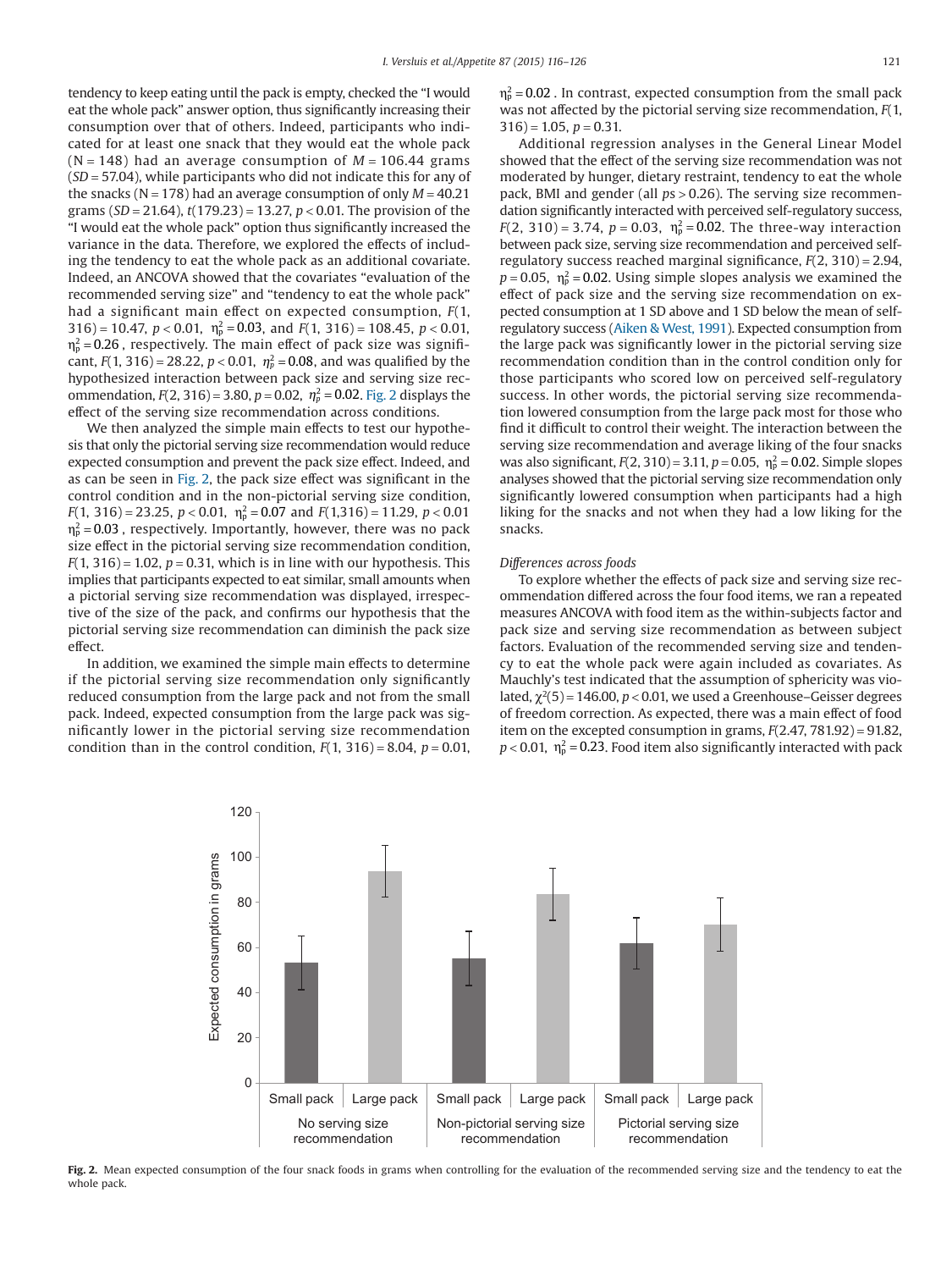size,  $F(2.47, 781.92) = 4.30, p = 0.01, \eta_{p}^{2} = 0.01$ , but importantly, it did not interact with serving size recommendation, *F*(4.95, 781.92) = 1.07,  $p = 0.38$ . The effect of pack size thus differed across the foods, but the effect of the serving size recommendation did not.

#### *Moderating role of gender on the pack size effect*

An ANCOVA with pack size, the serving size recommendation and gender as factors, and evaluation of the recommended serving size and tendency to eat the whole pack as covariates, showed that gender had a significant main effect on consumption, *F*(1, 310) = 5.92, *p* = 0.02, η<sub>ρ</sub><sup>2</sup> = 0.02, such that men (*M* = 79.91, *SD* = 57.82) consumed more than women ( $M = 59.17$ ,  $SD = 44.78$ ). As in Experiment 1, gender also interacted significantly with pack size, *F*(1, 310) = 6.35,  $p$  = 0.01,  $\eta_p^2$  = 0.02. Although the pack size effect was significant for both men and women,  $F(1, 310) = 33.24$ ,  $p < 0.01$ ,  $\eta_p^2 = 0.10$  and  $F(1, 10)$  $(310) = 4.17$ ,  $p = 0.04$ ,  $\eta_p^2 = 0.01$  respectively, it was considerably larger for men.

## *Effect of the serving size recommendation on the choice to eat the whole pack*

Using binary logistic regression analysis, we determined whether the serving size recommendation lowered the odds of eating the whole pack. The dependent variable measured whether or not the participant opted to eat the whole pack, the independent variables included were size, the non-pictorial and pictorial serving size recommendation, and the interaction between the size and serving size recommendations. The serving size recommendation, the pack size, and their interaction did not have a significant impact on the odds of eating the whole pack for any of the foods.

#### *Remembering the magnitude of recommended serving*

We assessed whether participants recalled the exact amount stated on the serving size recommendation. The percentage of participants that correctly recalled the amount was 43% (averaged across the four foods) in the pictorial serving size recommendation condition, while this was only 12% in the non-pictorial serving size recommendation condition. We furthermore examined whether participants felt that the recommended serving size was appropriate. On a 7-point scale ranging from *way too little* to *way too much*, the recommended serving size scored *M* = 3.58 (*SD* = 1.29) for chocolate, *M* = 3.29 (*SD* = 1.20) for M&M's, *M* = 3.69 (*SD* = 1.32) for TUC crackers, and *M* = 3.72 (*SD* = 1.21) for cocktail nuts. These findings suggest that the size of the recommended serving was appropriate.

# *Discussion*

As in Experiment 1, we again found a pack size effect, such that participants expected to consume about 22 grams more from large packs than from small packs. Contrary to Experiment 1, there was no main effect of including a serving size recommendation. When controlling for the evaluation of the size of the recommended serving and the tendency to eat the whole pack, however, results showed the predicted interaction between the pack size and serving size recommendation. As hypothesized, only the pictorial serving size recommendation lowered consumption, and it did so only for the large pack. Consumption from the large pack was about 23 grams lower when the pictorial serving size recommendation was displayed on the pack than when no recommendation was displayed. As a result, the pictorial serving size recommendation prevented the pack size effect. As hypothesized, expected consumption and the pack size effect were not affected by the non-pictorial serving size recommendation.

#### **Experiment 3**

In Experiment 3, we investigated the effect of the pictorial serving size recommendation on actual consumption instead of expected consumption. Participants were invited to serve themselves a portion of M&M's, and to eat this while watching movie trailers. As Experiment 2 showed that the pictorial serving size recommendation is most effective on large packs, we only included large packs in this experiment.

# *Methods*

#### *Design*

The experiment had a 2-group (pictorial serving size recommendation: present vs. absent) between-participants design, and participants were randomly assigned to conditions.

#### *Participants*

Students aged between 17 and 25 years from a Dutch university participated for course credit. Before signing up for the study, students were informed that they could only participate if they liked M&M's with peanuts and were willing to eat them during the experiment. The total sample consisted of 89 participants (51 women). Their mean age was  $20$  ( $SD = 1.5$ ) years.

#### *Procedure*

Upon arrival in the lab, participants were brought to the cubicle section by the experimenter and received an instruction sheet. To hide the true purpose of the experiment, participants were told that we were investigating the effect of eating a tasty snack on the TV viewing experience. They were furthermore asked to imagine that they were at home, studying, and were about to take a break in which they watch TV and eat some M&M's. In the cubicle, an open package of M&M's and a bowl were present in which participants could pour the amount of M&M's they would like to eat while watching movie trailers. Participants then took their bowl with M&M's to a second cubicle where they watched the trailers and filled in the computerized questionnaire. In case the participants emptied their bowl and wanted to eat more M&M's, they were instructed to call the experimenter. The trailers did not contain any references to food, weight or dieting. After participants saw the trailers and answered some questions about them, the experimenter took away the bowl of M&M's and started the second part of the questionnaire, which is described below. Debriefing information was provided to the participants via a website, which was made available the day after the last day of the experiment. Before the start of each session, the M&M packages were weighed. After the experiment, both the package and the amount left in the bowl were weighed to determine how much participants served themselves and how much they had consumed.

#### *Materials*

We used 400 gram "Maxi" packages of M&M's with peanuts. To ensure that the opening was the same in all packages (+/− 7 cm), the bag was cut open by the experimenter before the participants arrived. The design of the serving size recommendation sticker was similar to Experiment 2, with the exception of the color of the border, which was changed to brown to make it blend more naturally with the pack. The sticker was placed on the right above the center of the package, so that it was well visible when the pack stood upright. The nutrition and portion size information in the lower, right corner of the front of the bag was covered up by a yellow sticker. Participants poured the M&M's in stoneware bowls that were big enough to contain the content of the whole pack (see Web appendix C).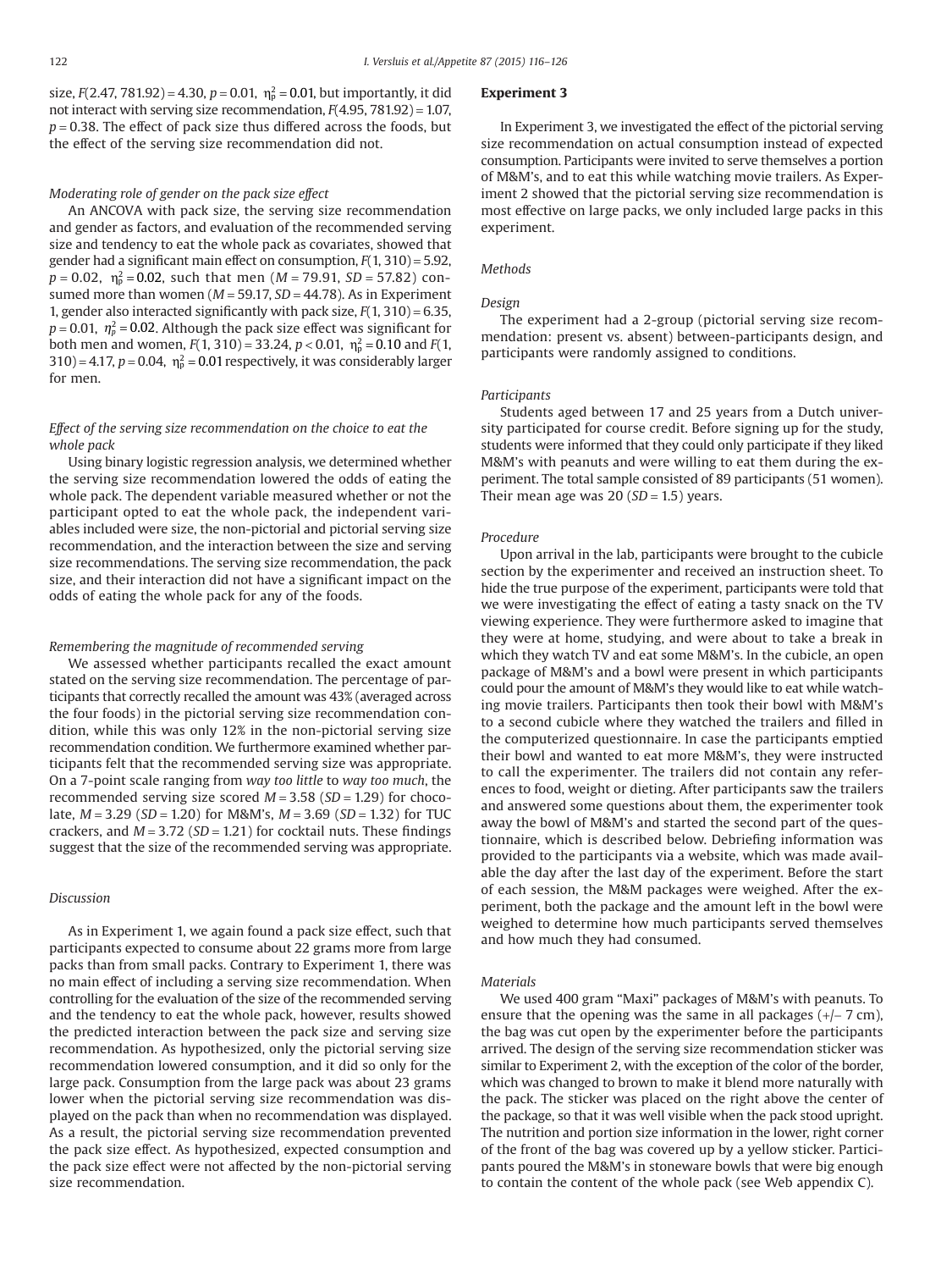Amount of M&M's served in grams

Amount of M&M's served in grams

### *Other measures*

The measures that are included in the subsequent analyses are listed here. For all other measures please refer to Web appendix 4. Before watching the trailers, feelings of hunger and satiation were asked together with a number of other feelings, including happy, sad, relaxed, irritated, enthusiastic and thirsty. This question was framed as "to what extent do you feel. . ." (1 = *not at all* to 7 = *very much*) and was repeated at the end of the experiment, before the demographic questions. After watching each trailer, participants rated the trailer on a number of aspects (see Web appendix 4). Liking of the M&M's was assessed on a 7-point scale (1 = *do not like at all* to 7 = *like very much*). Frequency of consumption of peanut M&M's was assessed using the following categories: *at least once a week; at least once a month; at least once a year; ate them in the past but not in the past year; never.* The tendency to eat the whole pack was assessed with two items ("If I take a snack, I keep eating until the package is empty"; "I often eat more from snacks than I initially intended to",  $\alpha$  = 0.77). The measures for dietary restraint ( $\alpha$  = 0.88), current dieting behavior, perceived self-regulatory success ( $\alpha$  = 0.66), and preferred size of the recommended serving were similar to Experiment 1 and 2. We furthermore measured whether respondents remembered seeing the sticker on the pack using the question: "Some M&M packages had a sticker with the recommended serving size. Did the bag from which you took M&M's contain such a sticker?" (*yes*, *no*, or *don't know*). We asked those who remembered seeing the sticker whether they remembered the recommended amount (*yes, the number of grams was. . .,* or *no*), and what they thought when seeing the sticker (open-ended question). We then assessed the evaluation of the size of the recommended serving, using the same question as in Experiment 1 and 2. Finally, participants indicated their gender, age, height and weight, and what they thought the purpose of the study was.

There were no significant differences between the two experimental conditions with regard to gender, age, and BMI (all *ps >* 0.09). Participants in the two conditions also did not differ with respect to hunger and satiation (pre and post eating), dietary restraint, consumption frequency of M&M's, current dieting behavior, perceived self-regulatory success, evaluation of the size of the recommended serving, and tendency to eat the whole pack (all *ps* > 0.13). Liking of the M&M's was somewhat higher in the condition without the serving size recommendation,  $t(80.60) = 1.92$ ,  $p = 0.06$ .

#### *Results*

#### *Amount of M&M's taken*

An ANOVA without covariates showed that the presence of the serving size recommendation sticker did not significantly influence the amount of M&M's participants served themselves, *F*(1,  $87$ ) = 1.10,  $p = 0.30$ . As in Experiment 1 and 2, we then added the evaluation of the size of the recommended serving as a covariate. The effect of the evaluation of the size of the recommended serving on the amount of M&M's taken was significant,  $F(1, 86) = 10.17$ ,  $p < 0.01$ ,  $\eta_{\rm p}^2 = 0.11$ , and the effect of the recommended serving approached significance,  $F(1, 86) = 2.56$ ,  $p = 0.11$ ,  $\eta_p^2 = 0.03$ .

We therefore explored the hypothesis that the serving size recommendation is only effective for participants who noticed it consciously (see also [Papies, Potjes, Keesman, Schwinghammer, &](#page-10-16) [van Koningsbruggen, 2014\)](#page-10-16). A considerable part of the participants in the serving size recommendation condition indicated that they did not know if there was a serving size recommendation present on the pack, and one participant even indicated that it was not present. We therefore split the complete sample in three groups: (1) those in the no serving size recommendation condition ( $N = 42$ ), (2) those in the serving size recommendation condition who indicated that they noticed the sticker ( $N = 14$ ), and (3) those in the serving size recommendation condition who did not notice the





**Fig. 3.** Mean amount of M&M's that participants served themselves, when they were not provided with a serving size recommendation, when they were provided with a recommendation but did not notice it, and when they did notice the serving size recommendation, while controlling for the evaluation of the recommended serving size.

sticker ( $N = 33$ ). We ran an ANCOVA with these 3 groups as a factor, and with evaluation of the size of the recommended serving as a covariate. Evaluation of the size of the recommended serving was again significant,  $F(1, 85) = 11.14$ ,  $p < 0.01$ ,  $\eta_p^2 = 0.12$ . The effect of group was marginally significant,  $F(1, 85) = 2.54$ ,  $p = 0.09$ ,  $\eta_p^2 = 0.06$ . As expected, simple main effects analysis confirmed that the amount served was significantly lower among participants who had noticed the serving size recommendation compared to control participants who received a package without serving size recommendation,  $F(1, 85) = 5.06$ ,  $p = 0.03$ ,  $\eta_p^2 = 0.06$ . Participants who did not notice the serving size recommendation did not take less than control participants,  $F(1, 85) = 2.47$ ,  $p = 0.12$ . These results are displayed in Fig. 3.

To examine whether those who noticed the serving size recommendation served themselves less because they are restrained eaters or successful dieters, we conducted additional regression analyses in which we included either restrained eating or perceived selfregulatory success in dieting as potential moderators of the effect of the serving size recommendation. These analyses showed, however, that neither restraint nor dieting success moderated the effect of the serving size recommendation on the amount of M&M's served, all *p*s > 0.55. Furthermore, additional regression analyses revealed that the effect of the serving size recommendation on amount taken was also not moderated by hunger, liking of the M&M's, tendency to eat the whole pack, BMI and gender, all *p*s > 0.28.

#### *Amount of M&M's eaten*

The same ANCOVA as described above but with the amount of M&M's eaten again showed an effect of the covariate, *F*(1, 85) = 7.08,  $p = 0.01$ ,  $\eta_p^2 = 0.08$ , but no effect of the serving size recommendation,  $F(1, 85) = 0.54$ ,  $p = 0.59$ . Note that only 10 participants finished the M&M's they took, probably due to time constraints, as they only had 13 minutes to eat an average of 117 grams.

#### *Remembering the magnitude of the recommended serving*

Of the 14 participants that noticed the serving size recommendation, 9 correctly remembered that the magnitude of the recommended serving was 30 grams. On a 7-point scale ranging from *way too little* to *way too much*, the recommended serving size scored *M* = 3.26 (*SD* = 1.01), suggesting that participants found it appropriate.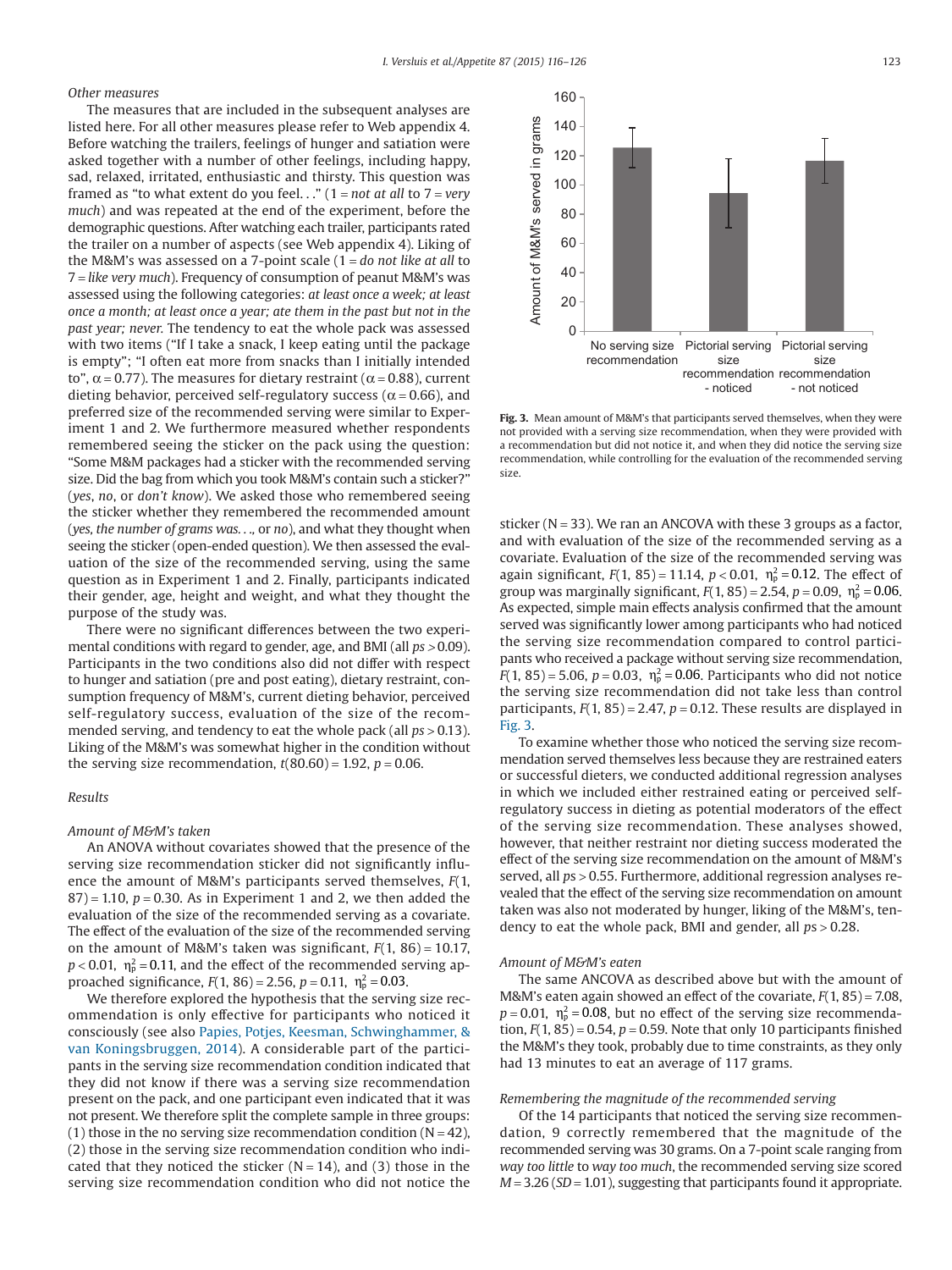*Thoughts about the serving size recommendation and the goal of the study*

When asked what participants thought when they saw the serving size recommendation on the pack, no participants mentioned that they thought they were not allowed to take more than 30 grams or that they thought it was expected of them to take about 30 grams. Only 4 participants indicated that they thought that the serving size recommendation had something to do with the purpose of the experiment. Of these, only 1 participant indicated that she was influenced by the sticker. When asked about the goal of the study only 6 participants mentioned that investigating the effect of the serving size recommendation sticker on consumption probably was one of the goals of the study. Together, these findings suggest that it is unlikely that our results were driven by demand effects.

#### *Discussion*

This study was designed to test whether a serving size recommendation on a large snack package can reduce the amount that participants serve themselves in an actual eating situation. Our results showed that the serving size recommendation significantly lowered the amount of M&M's taken, but only when participants consciously noticed it. This effect was not due to participants' dietary restraint or other participant characteristics. Hence, we conclude that it is indeed important for consumers to become aware of the serving size recommendation, in order for it to be effective in reducing consumption. As in Experiment 1 and 2, we again found that the evaluation of the size of the recommended serving had a significant influence on the amount of M&M's taken and consumed. The amount of snack food that people take thus clearly depends on people's general notions of what a small, reasonable or large portion size is [\(Brunstrom & Shakeshaft, 2009; Wilkinson](#page-9-8) [et al., 2012\)](#page-9-8) and is not only influenced by environmental factors.

#### **General discussion**

We presented three Experiments that investigated whether displaying a pictorial serving size recommendation on food packages affects food quantity decisions and can diminish or even prevent the pack size effect. We argued that consumers are less likely to use the pack size as a reference amount when provided with a serving size recommendation. We conducted two online experiments in which we measured the expected consumption of a number of common, high-calorie snack foods, and one lab experiment in which we assessed how the serving size recommendation affected how much participants served and consumed from a large pack of an unhealthy snack.

Both in Experiments 1 and 2 we found a robust pack size effect, such that participants indicated to eat more from a large than from a smaller pack. The impact of the serving size recommendation, however, differed slightly across the experiments. In Experiment 1, when controlling for the covariate "evaluation of the size of the recommended serving", the serving size recommendation had a main effect such that it lowered consumption to the same extent for both the small and large pack. Although this is a beneficial effect with potentially important health implications, it did not confirm our hypothesis that the pack size effect would be prevented by a clear, pictorial serving size recommendation. In Experiment 2, we therefore included more snack foods to increase statistical power. Because we now also included non-countable food items we added the "I would eat the whole pack" option to the assessment of our dependent variable. We also added the tendency to eat the whole pack as a covariate in order to control for the variance in the data caused by the high consumption of participants who have a tendency to finish a package once they open it. The results of this experiment confirmed our expectation that the pictorial serving size recommendation lowers consumption for large packs but not for small packs, and therefore prevents the pack size effect. Finally, Experiment 3 showed that the serving size recommendation lowered the amount of M&M's participants served themselves, but only when it was noticed by the participants.

#### *Potential implications*

Based on the above described findings, we suggest that providing consumers with an alternative reference point for the amount of snack food to consume can be an effective way of reducing the pack size effect. For the serving size recommendation to be effective, consumers do need to be aware of its presence and need to process it so that it can indeed affect food quantity decisions.

To the best of our knowledge, the current experiments are the first to investigate the pack size effect and ways of preventing it using an online method. We replicated the portion size effect that typically occurs in actual eating situations in an online paradigm with food pictures. Our findings correspond with previous research showing that the portion size preferences that people provide while using food pictures [\(Wilkinson et al., 2012\)](#page-10-10) or food replicas [\(Bucher,](#page-9-9) [van der Horst, & Siegrist, 2012\)](#page-9-9) align well with actual consumption amounts. Furthermore, our results showed that the pack size effect is also visible when measuring expected consumption. An advantage of online methods is that they provide the researcher with more flexibility, and can be administered quickly and for relatively low costs. Nonetheless, replication in an actual consumption setting remains important. Our lab experiment showed that the percentage of participants who remembered the serving size recommendation was considerably lower in the lab setting than in the online setting. This may be due to the fact that in the lab setting, many other cues compete for a participant's attention than on the computer screen, where a product can be centrally displayed in a very controlled way. This finding indicates that for a serving size recommendation to be effective, consumers' attention needs to be drawn to it, which could be achieved, for example, with highly salient visual cues, and supported with advertising campaigns.

Our finding in Experiment 3 that many participants did not notice the serving size recommendation also has implications for the effectiveness of front-of-pack nutrition labeling. Current front-ofpack nutrition information boxes tend to be rather small and not easily noticeable. If consumers do not even notice a rather big serving size recommendation which includes a picture, it seems highly unlikely that they will consciously notice and use front-of-pack nutrition information.

The findings of Experiment 2 also confirmed our hypothesis that a non-pictorial serving size recommendation in grams is not effective in reducing expected consumption. This finding has important implications for the effectiveness of the serving size information as it is currently displayed on food packages. Serving size recommendations are typically displayed as part of the nutrition label, and particularly for non-countable foods, they are usually presented in grams. Based on our findings, we suggest that such labels are unlikely to reduce consumption.

In all three experiments, the evaluation of the size of the recommended serving had a significant effect on our dependent measures. Despite the influence of external factors on portion size selection, people also have inherent beliefs about what an ideal portion of a given food looks like [\(Brunstrom & Shakeshaft, 2009;](#page-9-8) [Wilkinson et al., 2012\)](#page-9-8). It is thus important to realize that the amount that people eat is not only determined by environmental factors but also by pre-existing portion size preferences (see also [Fay et al., 2011\)](#page-10-17). The importance of other factors in the consumption quantity decision was also visible in the relatively small effect sizes of the pack size and serving size recommendation. This also implies that in studies that investigate the portion or pack size effect and ways to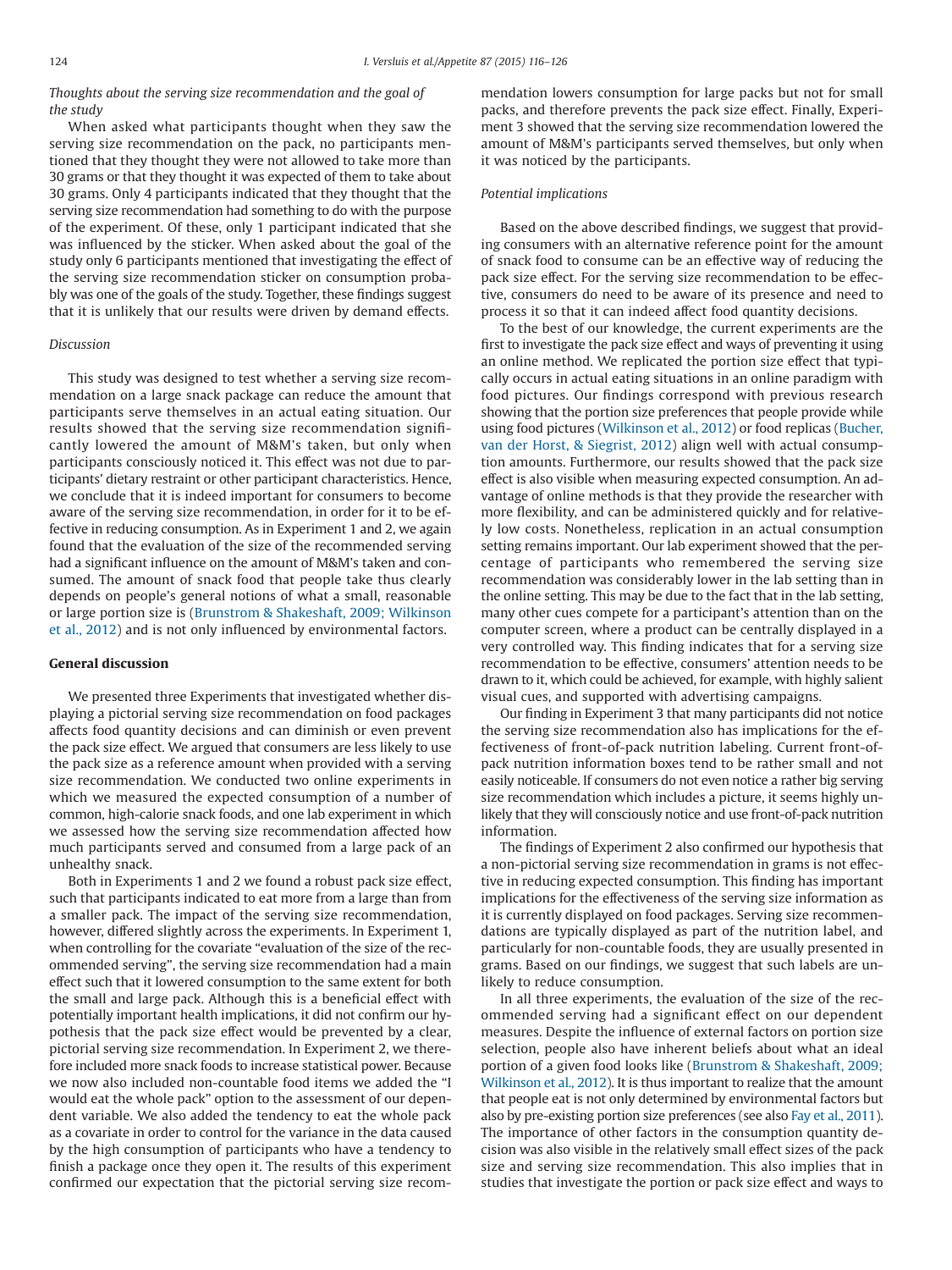prevent it using a between-subjects design, it is advisable to include a measure of general portion size preferences for the food under study. When controlling for the variance in portion size preferences across individuals, the effect of the manipulations can be measured more accurately. Furthermore, in a real world setting, the effect of a serving size recommendation will be relative, such that it may mostly change consumption from a large amount to a slightly smaller amount.

#### *Limitations*

A potential limitation of our study is the sensitivity of this type of research to demand effects. Showing a serving size recommendation sticker on a pack and then asking people how much they expect they will eat, could lead to demand effects. To prevent such effects as much as possible, we selected an online consumer panel that usually completes marketing studies for companies, rather than for universities. These participants were thus unfamiliar with experimental research in general, and with research focusing on eating behavior. This will have made it less likely that they guessed the purpose of the study and answered accordingly. In addition, and importantly, the non-pictorial serving size recommendation should also have strongly reduced consumption and the pack size effect, if our findings were merely due to demand effects. However, the nonpictorial serving size recommendation did not affect participants' expected consumption. In Experiment 2 we asked how participants determined their expected consumption. Only very few participants directly referred to the serving size recommendation sticker. Finally, also in Experiment 3, very few participants correctly guessed the purpose of the study. Nonetheless, a study in a natural setting in which participants are not aware that their consumption is monitored could be an interesting direction for future research.

In Experiment 3, the lower amount of M&M's taken did not translate into a lower amount of M&M's consumed. This might have been caused by the relatively short time period in which participants could eat. In future research participants could be given more time to finish their desired amount of snack food.

#### *Future research*

The exact underlying mechanism by which the serving size recommendation diminishes the pack size effect warrants further investigation. For example, when the serving size recommendation is provided, do consumers only take into account the serving size recommendation when making their consumption quantity decision, or do they then take into account both the pack size and the serving size recommendation? Future research could also study how much attention people need to give to the serving size recommendation for it to be effective.

In line with previous research [\(Rolls et al., 2004, 2006\)](#page-10-15), we found that the pack size effect was considerably smaller for women than for men. Women are in general more concerned about maintaining a healthy lifestyle than men [\(Divine & Lepisto, 2005\)](#page-9-10). As a result, women might for example be more likely to have their own consumption rules regarding unhealthy snacks, such as "I should eat no more than 4 pieces of chocolate a day". Investigating why women are less susceptible to the pack size effect than men is an interesting topic for further research.

Another interesting avenue for further study is to determine how providing a serving size recommendation on the pack impacts the consumption experience. In Experiment 1, we measured expected consumption guilt and did not find any differences across conditions and across participants that did or did not follow the serving size recommendation. In Experiment 3, however, liking of the M&M's was somewhat lower in the condition with the serving size recommendation than in the control condition. However as our experiment was not set up to measure the impact of the serving size recommendation on the consumption experience, we cannot easily conclude whether the difference in liking of the M&M's was caused by the presence of the serving size recommendation, and which mechanisms might potentially be responsible. This therefore remains an interesting topic for further investigation, along with developing ways of preventing a potential negative impact of portion size recommendations on product perceptions. Importantly, while adhering to the serving size recommendation could make the consumption experience less indulgent, and not adhering to it could lead to feelings of guilt, the overall effect of limiting the consumption of high-calorie snacks might be an important health benefit.

#### *Conclusion*

The portion and pack size effect are likely to be at least partially responsible for the rise in overweight and obesity [\(Chandon, 2013;](#page-9-2) [Hill & Peters, 1998; Rozin et al., 2003; Young & Nestlé, 2012\)](#page-9-2). The current findings suggest that providing a clear and noticeable reference amount for the consumption decision in the form of a pictorial serving size recommendation can reduce the pack size effect, and we suggest that this approach may constitute a promising topic for further research and a useful strategy for potential interventions.

#### **Acknowledgements**

We would like to thank Philip Hans Franses for his helpful comments and suggestions. We would also like to thank the participants of the Annual Meeting of the British Food and Drink Group 2014 for their helpful comments and feedback.

This research was partially funded by a grant of the Netherlands Organization for Scientific Research (VENI-451-10-027) to Esther K. Papies, and by a grant from the National Research Fund, Luxembourg, to David Marchiori.

#### **References**

- <span id="page-9-7"></span>Aiken, L. S., & West, S. G. (1991). *[Multiple regression. Testing and interpreting interactions](http://refhub.elsevier.com/S0195-6663(14)00650-3/sr0010)*. [Newbury Park, CA: Sage.](http://refhub.elsevier.com/S0195-6663(14)00650-3/sr0010)
- <span id="page-9-8"></span>[Brunstrom, J. M., & Shakeshaft, N. G. \(2009\). Measuring affective \(liking\) and](http://refhub.elsevier.com/S0195-6663(14)00650-3/sr0015) [non-affective \(expected satiety\) determinants of portion size and food reward.](http://refhub.elsevier.com/S0195-6663(14)00650-3/sr0015) *Appetite*, *52*[, 108–114. doi:10.1016/j.appet.2008.09.002.](http://refhub.elsevier.com/S0195-6663(14)00650-3/sr0015)
- <span id="page-9-9"></span>[Bucher, T., van der Horst, K., & Siegrist, M. \(2012\). The fake food buffet. A new method](http://refhub.elsevier.com/S0195-6663(14)00650-3/sr0020) [in nutrition behavior research.](http://refhub.elsevier.com/S0195-6663(14)00650-3/sr0020) *British Journal of Nutrition*, *107*, 1553–1560. [doi:10.1017/S000711451100465X.](http://refhub.elsevier.com/S0195-6663(14)00650-3/sr0020)
- <span id="page-9-1"></span>[Burger, K. S., Fisher, J. O., & Johnson, S. L. \(2011\). Mechanisms behind the portion](http://refhub.elsevier.com/S0195-6663(14)00650-3/sr0025)
- <span id="page-9-5"></span>size effect. Visibility and bite size. *Obesity*, *19*[, 546–551. doi:10.1038/oby.2010.233.](http://refhub.elsevier.com/S0195-6663(14)00650-3/sr0025) [Cavanagh, K., Vartanian, L. R., Herman, C. P., & Polivy, J. \(2014\). The effect of portion](http://refhub.elsevier.com/S0195-6663(14)00650-3/sr0030) [size on food intake is robust to brief education and mindfulness exercises.](http://refhub.elsevier.com/S0195-6663(14)00650-3/sr0030) *Journal of Health Psychology*, *19*[, 730–739. doi:10.1177/1359105313478645.](http://refhub.elsevier.com/S0195-6663(14)00650-3/sr0030)
- <span id="page-9-2"></span>[Chandon, P. \(2013\). How package design and packaged-based marketing claims lead](http://refhub.elsevier.com/S0195-6663(14)00650-3/sr0035) to overeating. *[Applied Economic Perspectives and Policy](http://refhub.elsevier.com/S0195-6663(14)00650-3/sr0035)*, *35*, 7–31. doi:10.1093/ [aepp/pps028.](http://refhub.elsevier.com/S0195-6663(14)00650-3/sr0035)
- <span id="page-9-0"></span>[Chandon, P., & Wansink, B. \(2011\). Is food marketing making us fat? A multi](http://refhub.elsevier.com/S0195-6663(14)00650-3/sr0040)disciplinary review. *[Foundations and Trends in Marketing](http://refhub.elsevier.com/S0195-6663(14)00650-3/sr0040)*, *5*, 113–196. [doi:10.2139/ssrn.1854370.](http://refhub.elsevier.com/S0195-6663(14)00650-3/sr0040)
- <span id="page-9-3"></span>[Cheema, A., & Soman, D. \(2008\). The effect of partitions on controlling consumption.](http://refhub.elsevier.com/S0195-6663(14)00650-3/sr0045) *Journal of Marketing Research*, *45*[, 665–675. doi:10.1509/jmkr.45.6.665.](http://refhub.elsevier.com/S0195-6663(14)00650-3/sr0045)
- <span id="page-9-4"></span>[Cohen, D. A., & Farley, T. A. \(2008\). Eating as an automatic behavior.](http://refhub.elsevier.com/S0195-6663(14)00650-3/sr0050) *Prevention Chronic Disease*, *5*, 1–7. <[http://www.cdc.gov/pcd/issues/2008/jan/07\\_0046.htm](http://www.cdc.gov/pcd/issues/2008/jan/07_0046.htm)> Last accessed 14.05.14.
- [Diliberti, N., Bordi, P. L., Conklin, M. T., Roe, L. S., & Rolls, B. J. \(2004\). Increased portion](http://refhub.elsevier.com/S0195-6663(14)00650-3/sr0055) [size leads to increased energy intake in a restaurant meal.](http://refhub.elsevier.com/S0195-6663(14)00650-3/sr0055) *Obesity Research*, *12*, [562–568. doi:10.1038/oby.2004.64.](http://refhub.elsevier.com/S0195-6663(14)00650-3/sr0055)
- <span id="page-9-10"></span>[Divine, R. L., & Lepisto, L. \(2005\). Analysis of the healthy lifestyle consumer.](http://refhub.elsevier.com/S0195-6663(14)00650-3/sr0060) *The Journal of Consumer Marketing*, *22*[, 275–283. doi:10.1108/07363760510611707.](http://refhub.elsevier.com/S0195-6663(14)00650-3/sr0060)
- <span id="page-9-6"></span>Dutch National Food Consumption Survey. (2007–2010) (VCP basisgegevensverzameling 2007–2010), part of the Dutch National Food Consumption Survey; conducted by the National Institute for Public Health and the Environment; Bilthoven, contract number 2012-31.